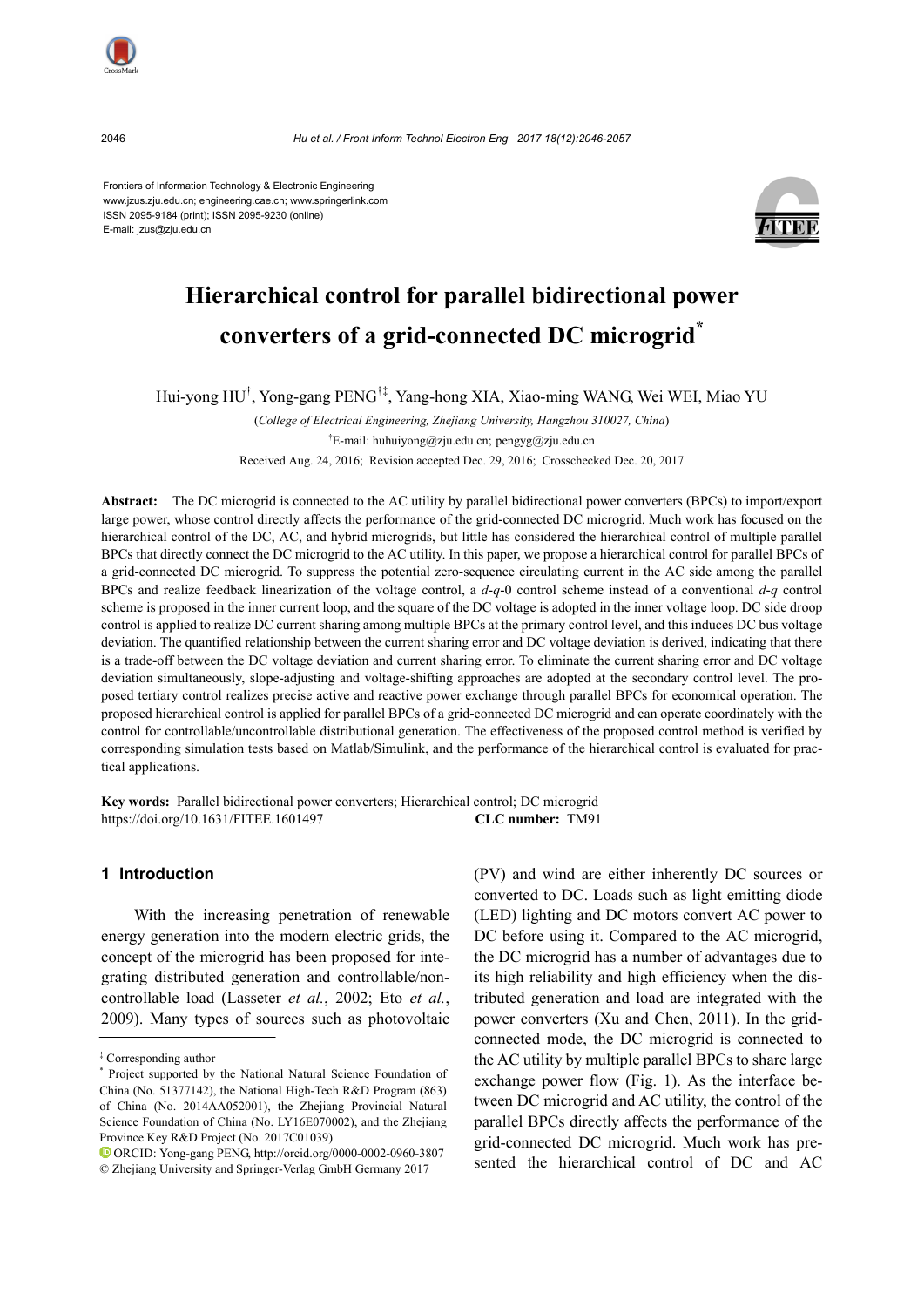microgrids, but little has considered the hierarchical control of multiple parallel BPCs which directly connect the DC microgrid to the AC utility (Bao *et al.*, 2010; Guerrero *et al.*, 2011; Wang *et al.*, 2012; Gao *et al.*, 2013; Lu *et al.*, 2014a; Meng *et al.*, 2015; Torreglosa *et al.*, 2016). Guerrero *et al.* (2011) explained the multilevel hierarchical control according to the standard ISA-95 and introduced the functions of the control levels zero to three of the microgrid. Similarly, the parallel BPCs can be controlled by multiple control levels, which are aimed to make the BPCs operate well and provide power (or voltage) support for the DC microgrid in coordination. We propose a hierarchical control which consists of four levels, including inner control (level 0), primary control (level 1), secondary control (level 2), and tertiary control (level 3), for parallel BPCs of a grid-connected DC microgrid.



**Fig. 1 A typical structure of a grid-connected DC microgrid** 

At level 0, inner control focuses on suppressing the AC side zero-sequence circulating current and providing DC voltage support for the DC microgrid. When multiple bidirectional power converters are connected input-parallel-output-parallel (Fig. 1), there will be the zero-sequence circulating current between the parallel BPCs. The zero-sequence circulating current decreases the conversion efficiency and increases the power loss of converters. Hence, it is important to reduce the zero-sequence circulating current and achieve accurate power sharing between parallel BPCs (Ye *et al.*, 2002; Pan and Liao, 2008; Zhang *et al.*, 2011; Chen, 2012; Che *et al.*, 2015; Guo *et al.*, 2015; Xiao HG *et al.*, 2016). Ye *et al.* (2002) developed an averaged model of the parallel converters based on a phase-leg averaging technique to predict the dynamics of the zero-sequence circulating current. Pan and Liao (2008) gave a definition of circulating currents for each phase and the corresponding circulating current index, and proposed a coordinate control method of circulating currents for different load conditions. For the grid-connected DC microgrid, the DC bus voltage is supported by the parallel BPCs. A lot of control methods have been proposed for the DC bus voltage (Blasko and Kaura, 1997; Lee, 2003; Bao *et al.*, 2013; Loh *et al.*, 2013). Since the DC voltage of the converters is related to the amplitude of AC current, the control of DC voltage is nonlinear and the whole system is still coupled when the conventional *d*-*q* axis control scheme is adopted. Lee (2003) adopted an output linearization technology and proposed an outer-loop control strategy to control the square of the DC output voltage, rather than the DC output voltage itself. Bao *et al.* (2013) proposed a simplified feedback linearization (SFL) control strategy for the DC voltage, which can improve the dynamic performance of the DC voltage.

At level 1, the primary control is mainly to realize the DC current sharing among the parallel BPCs and generate the reference voltage for the inner control (Khorsandi *et al.*, 2014; Lu *et al.*, 2014b; Nasirian *et al.*, 2014; 2015; Shafiee *et al.*, 2014; Wang *et al.*, 2016). Lu *et al.* (2014b), Nasirian *et al.* (2014, 2015), and Wang *et al.* (2016) adopted the voltage versus current droop control and proposed an improved distributed secondary control method for DC microgrids. Shafiee *et al.* (2014) set the droop coefficients according to the state-of-charge (SOC) of batteries automatically. Khorsandi *et al.* (2014) adopted the conventional droop control method and estimated line resistances to adjust the droop gains.

At level 2, the secondary control is aimed to eliminate the DC voltage deviation produced by the droop and the current sharing error caused by unequal line impedances. As for coping with the problems, many methods have been presented (Anand *et al.*, 2013; Bidram *et al.*, 2013; Lu *et al.*, 2014a; Nasirian *et al.*, 2014; 2015; Wang *et al.*, 2016). Wang *et al.* (2016) proposed an improved distributed secondary control based on the voltage-shifting and slopeadjusting approaches. The voltage-shifting control is adopted to recover the DC bus voltage, and the slopeadjusting control uses both the average current and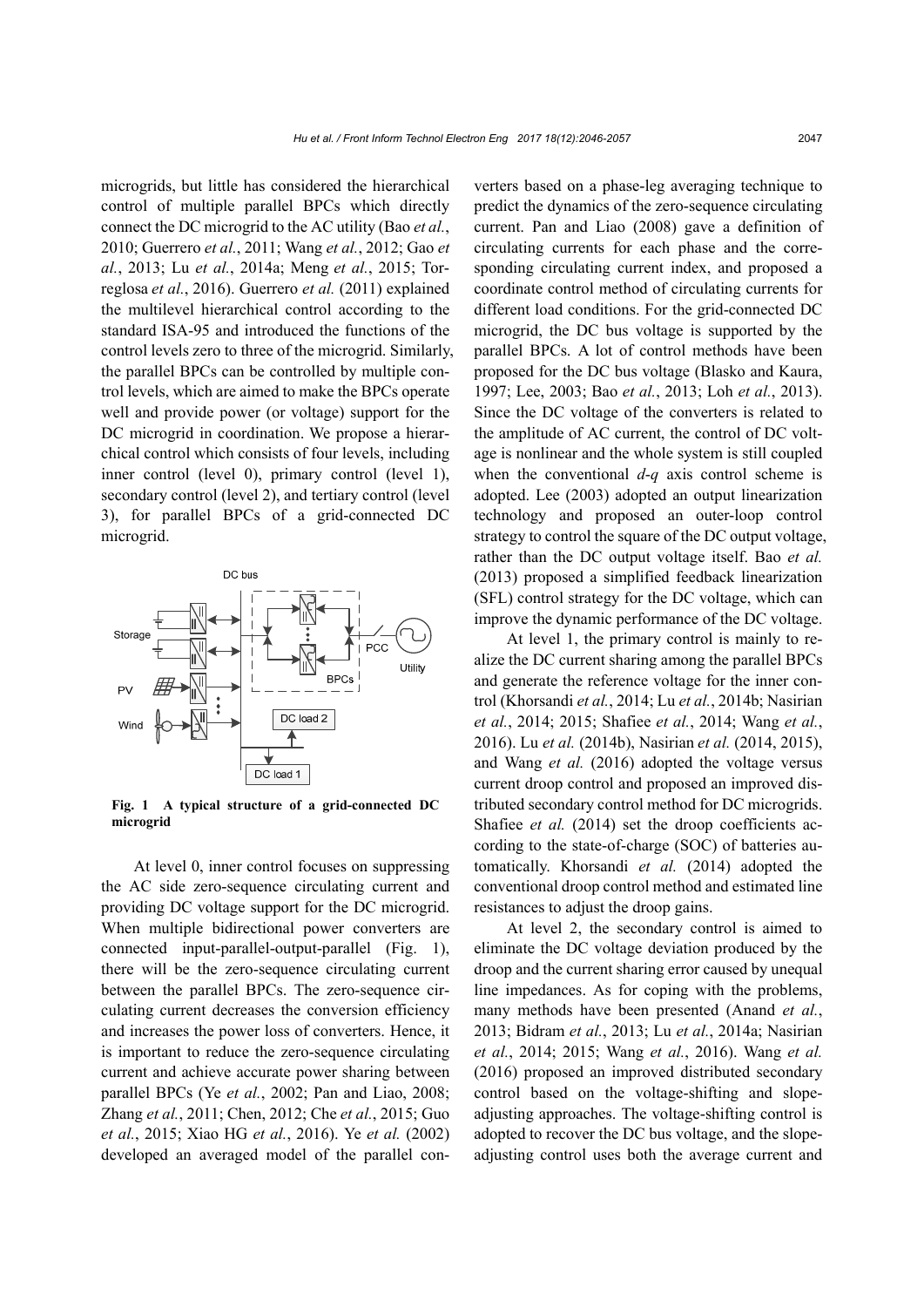the average droop coefficient to realize equal output impedance. Other distributed controls have also been presented (Anand *et al.*, 2013; Lu *et al.*, 2014a; Nasirian *et al.*, 2014; 2015). Bidram *et al.* (2013) proposed a distributed cooperative control method based on a multi-agent system, and used input-output feedback linearization to convert the secondary voltage control to a linear second-order tracker synchronization problem.

At level 3, the tertiary control mainly regulates the active and reactive exchange power through parallel BPCs. Tertiary control approaches of DC and AC microgrids have been presented (Guerrero *et al.*, 2011; Lu *et al.*, 2014a; Meng *et al.*, 2015; Unamuno and Barrena, 2015; Dragičević *et al.*, 2016; Torreglosa *et al.*, 2016; Xiao HG *et al.*, 2016). Guerrero *et al.* (2011) proposed a general hierarchical control approach toward standardization for droop-controlled AC and DC microgrids. Meng *et al.* (2015) realized the global efficiency optimum based on a genetic algorithm in tertiary control. Xiao JF *et al.* (2016) gave the multilevel energy management control for energy storage, and in tertiary control, autonomous state of charge (SoC) recovery was implemented to limit SoC variation of ES with a high ramp rate. Lu *et al.* (2014a) analyzed four operation modes of hybrid microgrids and their power flow patterns, and gave a hierarchical control of parallel AC-DC converter interfaces for hybrid microgrids for mode (d). The target of tertiary control is to output specific DC current to the external DC grid. Che *et al.* (2015) gave a hierarchical coordination strategy to a community microgrid, which is composed of multiple AC and DC microgrids.

However, this study focuses on a grid-connected DC microgrid, which is connected to the AC utility by parallel bidirectional power converters, and gives a hierarchical control for the parallel BPCs of the grid-connected DC microgrid. To make the BPCs operate well and provide voltage support for the grid-connected DC microgrid in coordination, we propose a hierarchical control for parallel BPCs. First, a 0-axis current control is added to the conventional *d*-*q* control scheme in the inner current control, and a proportional-integral (PI) controller is applied to make the 0-axis current zero, which suppresses the zero-sequence circulating current. In addition, the square of the DC voltage is adopted in inner voltage control to realize the decoupling control. Second, to obtain equal or proportional import/export power exchange, the DC side decentralized droop control is adopted in primary control. The parallel BPCs can provide voltage support for the grid-connected DC microgrid with DC droop control, but DC side droop control induces DC bus voltage deviation. With the analysis between the current sharing error and DC voltage deviation, there is a trade-off between DC voltage deviation and the current sharing error if only DC droop control is adopted. Third, to avoid the current sharing error caused by unequal line impedances, the slope-adjusting approach is adopted in secondary control to realize equal equivalent output impedance. DC voltage recovery is realized for normal operation of grid-connected microgrid with the voltage-shifting approach in secondary control. Then the current sharing error and DC voltage deviation can be eliminated simultaneously with secondary control. Finally, the precise active and reactive exchange powers through parallel BPCs are realized at the tertiary control level, which improves the schedulable capabilities of the grid-connected microgrid. The proposed hierarchical control can operate coordinately with the control for controllable/ uncontrollable distributional generations.

# **2 System structure of a grid-connected DC microgrid**

A typical structure of a grid-connected DC microgrid is shown in Fig. 1. Various types of controllable/uncontrollable distributed generation (DG), such as photovoltaic (PV) and wind generation, are connected to a DC bus through DC/DC or AC/DC converters. The energy storage is connected to a DC bus via bidirectional DC-DC converters to import/ export DC power. The DC loads are connected to the DC bus directly or through power electronic interfaces. The DC microgrid is connected to the AC utility by the parallel BPCs to convert DC to AC power, or vice versa, and can operate in the grid-connected mode or island mode by a switch at the point of common coupling (PCC) in the AC side. That is, when the PCC is close, it operates in the gridconnected mode; otherwise, it operates in the island mode. In the grid-connected mode, the uncontrollable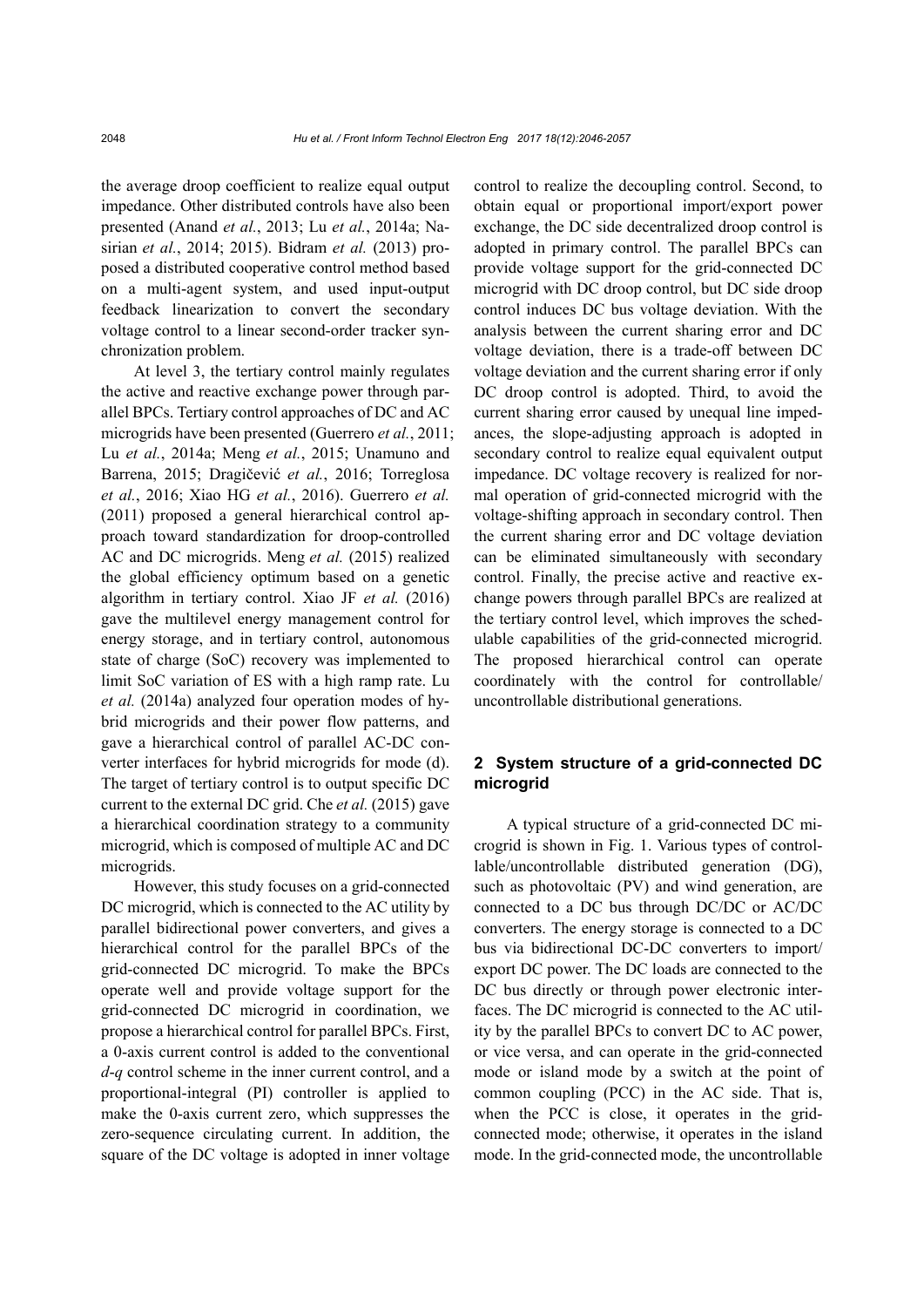DGs operate in the maximum power point (MPP) to maximize utilization. The controllable (dispatchable) DGs are controlled only by droop control strategies in the grid-connected DC microgrid, and the secondary/ tertiary controls for controllable (dispatchable) DGs are disabled in the grid-connected mode. The DC bus voltage is maintained by the parallel BPCs.

When the DC microgrid operates in the gridconnected mode, the large exchanging power flow is shared by the parallel BPCs. Hence, the control for the parallel BPCs is very important.

# **3 Hierarchical control for the parallel BPCs**

In inner control (level 0), the AC side circulating current, which is mainly the zero-sequent current between the parallel BPCs, is suppressed in the inner current control loop by a *d*-*q*-0 control scheme, and the square of the DC voltage is adopted in the inner voltage control loop to realize feedback linearization of voltage control. At the primary control level (level 1), equal or proportional import/export power in the DC side is enhanced by DC voltage-DC current (*V*-*I*) droop control. At the secondary control level (level 2), the DC voltage deviation produced by the droop is eliminated and the current sharing error caused by unequal DC side line impedances is eliminated by voltage-shifting and slope-adjusting approaches. At the tertiary control level (level 3), the precise active exchange power through the parallel BPCs is realized, and the precise reactive exchange power is realized simultaneously. As mentioned above, the uncontrollable DGs in the grid-connected DC microgrid are considered to be operating in the MPP mode in this study. The controllable (dispatchable) DGs are controlled only by droop control strategies in the gridconnected DC microgrid, and the secondary/tertiary controls for controllable (dispatchable) DGs are disabled in the grid-connected mode.

#### **3.1 Inner control (level 0)**

The main functions of the inner control are to suppress the AC side zero-sequent circulating current and provide DC bus voltage support for the DC microgrid.

Fig. 2 shows a typical topology of the parallel BPCs system where there are two BPCs. Assume that *k* represents the *k*th BPC. The output AC voltages of the parallel BPCs are  $v_{abc\,k}(k=1, 2)$  and the voltages of the AC utility are  $e_{abc}$ . The output AC currents  $i_{abc,k}$  $(k=1, 2)$  are filtered by an inductive filter whose inductance is  $L_k$  ( $k=1, 2$ ) and parasitic resistances are  $R_k$  $(k=1, 2)$ .  $s_{abc}$   $(k=1, 2)$  are the switch functions of converters. The output DC voltages  $v_{DC,k}$  ( $k=1, 2$ ) are filtered by a capacitive filter whose capacitance is  $C_k$  $(k=1, 2)$ . The line resistances between the capacitive filter and the DC bus are  $R_{\text{line},k}$  ( $k=1, 2$ ).  $v_{\text{DC bus}}$  is the DC bus voltage of the DC microgrid.



**Fig. 2 Topology of the parallel bidirectional power converter system** 

For a single converter, there is no path for AC zero-sequent current. However, for the input-paralleloutput-parallel converters, a zero-sequence current path is formed and a zero-sequence circulating current may occur (Fig. 2) (Ye *et al.*, 2002). To suppress the zero-sequence circulating current, an extra 0-axis control is introduced except for the *d-q* axis, which means a *d*-*q*-0 control scheme instead of a conventional *d*-*q* control scheme is adopted.

Because the model of the secondary bidirectional power converter is the same as that of the first bidirectional power converter, the subscripts will be omitted in the following analysis. As shown in Fig. 2, the bidirectional power converter can be modeled as

$$
\begin{cases}\nL\frac{di_{abc}}{dt} = -Ri_{abc} + e_{abc} - v_{abc}, \\
C\frac{dv_{DC}}{dt} = s_{abc}i_{abc} - i_{DC}.\n\end{cases}
$$
\n(1)

If  $S_a=1$ , the upper leg tube in phase a is on and the lower leg tube in phase a is off; if  $S_a=0$ , the upper leg tube in phase a is off and the lower leg tube in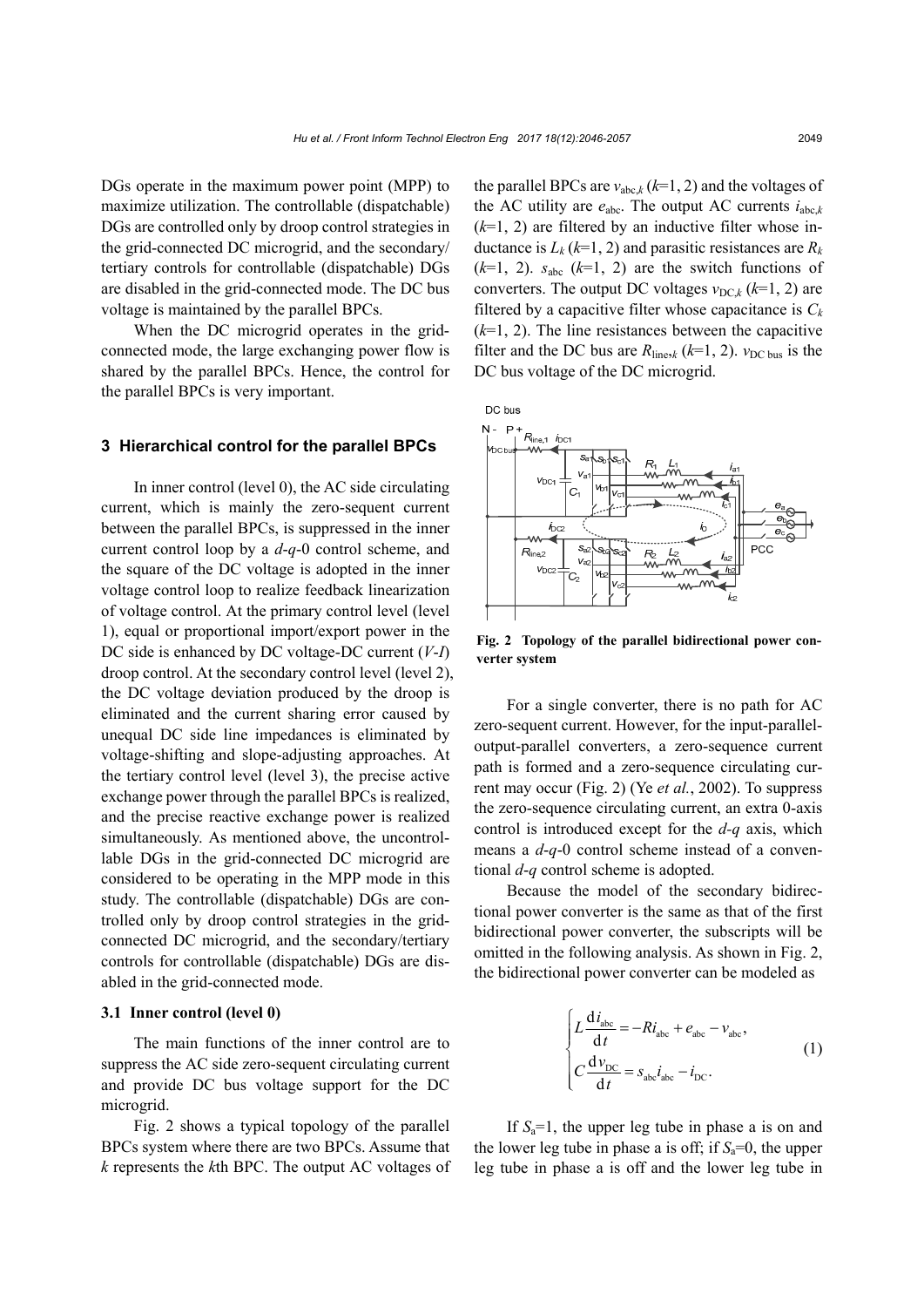phase a is on.  $S_b$  is for phase b and  $S_c$  is for phase c, and they are similar to  $S_a$ .  $v_{DC}$  is nonlinearly coupled with the AC current  $i_{abc}$  and switch functions  $s_{abc}$  can be expressed as

$$
\begin{bmatrix} x_d \\ x_q \\ x_0 \end{bmatrix} = \frac{2}{3} \begin{bmatrix} \cos \theta & \cos \left( \theta - \frac{2\pi}{3} \right) \cos \left( \theta + \frac{2\pi}{3} \right) \\ \sin \theta & \sin \left( \theta - \frac{2\pi}{3} \right) \sin \left( \theta + \frac{2\pi}{3} \right) \\ \frac{1}{2} & \frac{1}{2} & \frac{1}{2} \end{bmatrix} \begin{bmatrix} x_a \\ x_b \\ x_c \end{bmatrix}, (2)
$$

where  $\theta$  is the rotation angle of the reference rotation coordinate system whose angular frequency is *ω*.  $\theta = \int_0^t \omega \, d\theta + \theta_0$ , and  $\theta_0$  is the initial angle. When the *d* axis is orientated to the grid voltage vector,  $\theta_0=0$ .

We apply the transformation from *a*-*b*-*c* to *d*-*q*-0, which is displayed in Eq. (2) for both sides of Eq. (1). Ignoring the power loss of the switch tubes and parasitic resistance, the instant powers of the AC side and DC side are equal. Reconstructing the model of the system from the energy balance view, the model of the bidirectional power converter in the *d*-*q*-0 coordinate system is expressed as

$$
\begin{cases}\nL\frac{di_d}{dt} = -Ri_d + \omega L i_q + E_d - v_d, \\
L\frac{di_q}{dt} = -Ri_q + \omega L i_d - v_q,\n\end{cases}
$$
\n(3)\n
$$
\begin{cases}\nL\frac{di_0}{dt} = -Ri_0 - v_0, \\
\frac{1}{2}C\frac{dv_{\text{DC}}^2}{dt} = \frac{3}{2}E_d i_d - P_{\text{DC}},\n\end{cases}
$$

where  $E_d$  is the *d*-axis voltage of the AC utility,  $P_{DC}$  is the output DC power of the parallel BPCs in the microgrid,  $v_d$ ,  $v_q$ , and  $v_0$  are the  $d$ -,  $q$ -, and 0-axis voltages, respectively, and  $i_d$ ,  $i_q$ , and  $i_0$  are the  $d$ -,  $q$ -, and 0-axis currents, respectively.

From Eq. (3),  $v_{\text{DC}}^2$  is linear with  $i_d$  regardless of  $P_{\text{DC}}$ , which is more convenient for control than the nonlinear coupling relationship analyzed above. Furthermore, with the feed forward and decoupling compensation, the active power current  $i_d$  and the reactive current  $i_q$  can be fully decoupled, which are

beneficial for improving the dynamic performance of the system. Based on the model in Eq. (3), the inner control is shown in Fig. 3.



**Fig. 3 Inner control loop of the parallel BPCs**

 $i_d^{\text{ref}}$ ,  $i_q^{\text{ref}}$ , and  $i_0^{\text{ref}}$  are the *d*-, *q*-, and 0-axis reference currents, respectively. From the control block diagram in Fig. 3, a *d*-*q*-0 control scheme is adopted in the inner current control loop and a  $v_{\rm DC}^2$  feedback control scheme is adopted in the inner voltage control loop. With the 0-axis current control loop, the circulating current among the parallel BPCs can be suppressed. With the  $v_{\text{DC}}^2$  feedback and compensation, the whole inner control becomes linear and decoupled, which can improve the performance of the whole inner control.

# **3.2 Primary control (level 1)**

The primary control is mainly to realize DC current sharing and generate the reference voltage for the inner control. If there are some resistance output impedance differences among the parallel BPCs, this will circulate a DC current among the parallel BPCs. To decrease the DC circulating current, DC droop control is applied to obtain equal or proportional import/export power in the primary control. For each BPC, the DC droop control can be expressed as

$$
v_{\text{DC},k}^{\text{ref}} = v_{\text{DC}}^* - r_k (i_{\text{DC},k} - I_{\text{DC},k}^*), \tag{4}
$$

where  $v_{DC,k}^{ref}$  is the reference voltage for inner control,  $v_{\text{DC}}^*$  is the rated DC bus voltage,  $I_{\text{DC},k}^*$  is the rated output DC current,  $i_{DC,k}$  is the actual output DC current, and  $r_k$  is the droop coefficient. The DC droop control is shown in Fig. 4.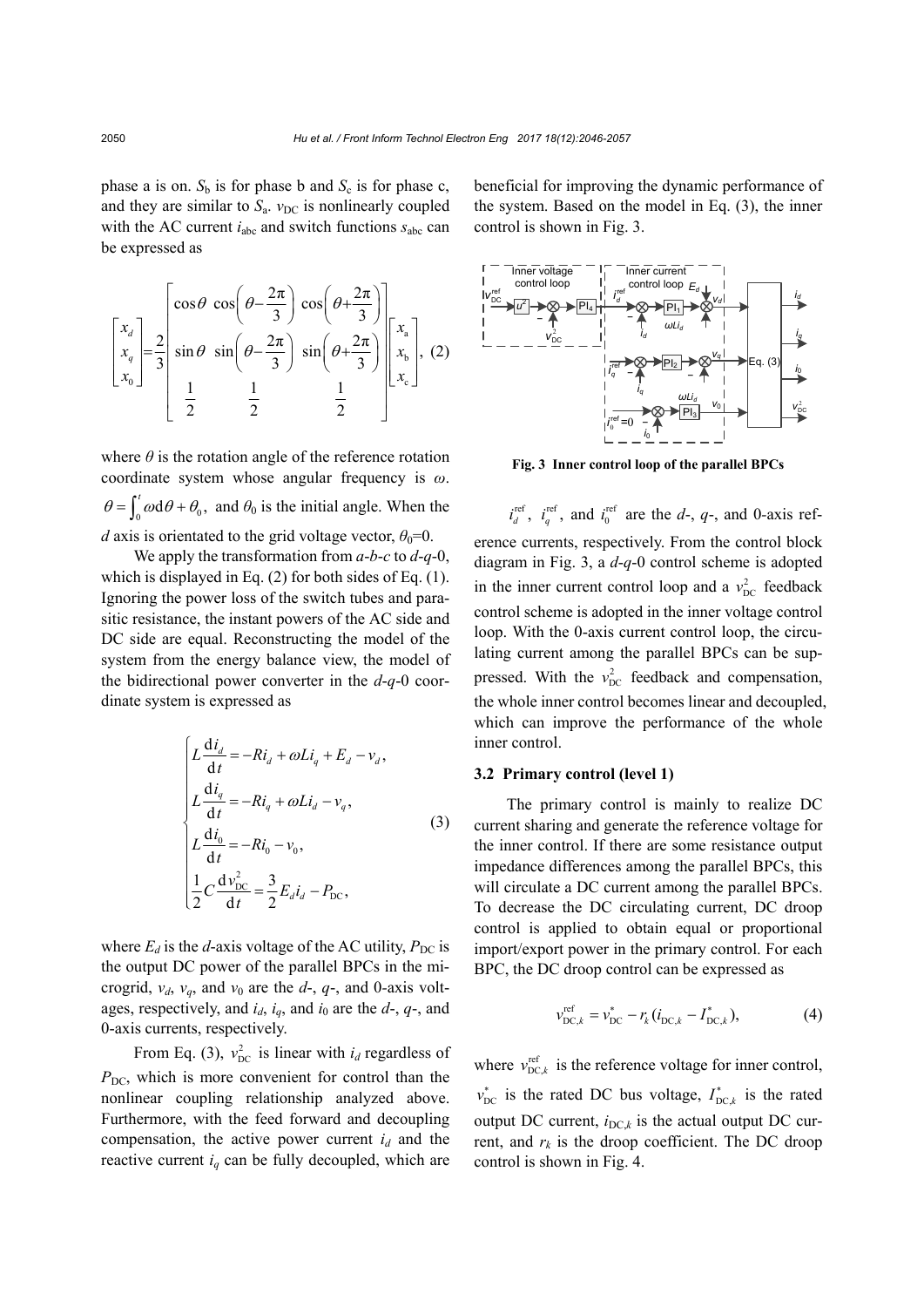As shown in Fig. 4, the droop coefficient  $r_k$  can be chosen as  $(v_{DC}^{max} - v_{DC}^{min})/(I_{DC}^{max} - I_{DC}^{min})$ , where  $v_{DC}^{max}$ and  $I_{\text{DC}}^{\text{max}}$  are the maximum allowable voltage and output current, respectively, and  $v_{\text{DC}}^{\text{min}}$  and  $I_{\text{DC}}^{\text{min}}$  are the minimum allowable voltage and output current, respectively. To avoid too high or too low voltage, which would be harmful to the DC microgrid,  $v_{DC,k}^{ref}$ is set between  $v_{DC}^{max}$  and  $v_{DC}^{min}$ .



**Fig. 4 The DC droop control in the primary control** 

With the DC droop control applied to each bidirectional power converter, the equivalent circuit of the system with two parallel BPCs is shown in Fig. 5.



**Fig. 5 The equivalent circuit of the parallel BPCs with DC droop control** 

In Fig. 5,  $r_{load}$  is the load resistance and  $i_{load}$  is the load current. It can be seen that

$$
v_{\rm DC}^* - v_{\rm DC\,bus} = i_{\rm DC1}(r_1 + R_{\rm line,1}) = i_{\rm DC2}(r_2 + R_{\rm line,2}).
$$
 (5)

Then,  $i_{DC1}$  and  $i_{DC2}$  satisfy

$$
\frac{i_{\text{DC1}}}{i_{\text{DC2}}} = \frac{r_2 + R_{\text{line,2}}}{r_1 + R_{\text{line,1}}}.
$$
 (6)

In addition, the sum of  $r_{\text{DC1}}$  and  $r_{\text{DC2}}$  is equal to  $r_{\text{load}}$ .

$$
i_{\text{DC1}} + i_{\text{DC2}} = i_{\text{load}}.\tag{7}
$$

With Eqs. (6) and (7),  $i_{\text{DC1}}$  and  $i_{\text{DC2}}$  can be expressed as

$$
\begin{cases}\ni_{\text{DC1}} = \frac{r_2 + R_{\text{line},2}}{r_1 + R_{\text{line},1} + r_2 + R_{\text{line},2}} i_{\text{load}}, \\
i_{\text{DC2}} = \frac{r_1 + R_{\text{line},1}}{r_1 + R_{\text{line},1} + r_2 + R_{\text{line},2}} i_{\text{load}}.\n\end{cases} (8)
$$

Then, the current sharing error  $\Delta i_{\rm DC}$  satisfies

$$
\Delta i_{\rm DC} = i_{\rm DC1} - i_{\rm DC2} = \frac{(r_{\rm i} + R_{\rm line,1}) - (r_{\rm 2} + R_{\rm line,2})}{r_{\rm i} + R_{\rm line,1} + r_{\rm 2} + R_{\rm line,2}} i_{\rm load}.
$$
 (9)

#### **3.3 Secondary control (level 2)**

The main function of secondary control is to eliminate the DC voltage deviation and current sharing error. A DC bus voltage deviation is induced when DC droop control is used to achieve DC current sharing among the parallel BPCs.

The relationship between the DC voltage deviation  $\Delta v_{\text{DC bus}}$  and the current sharing error  $\Delta i_{\text{DC}}$  can be derived from Eqs.  $(5)$ ,  $(8)$ , and  $(9)$ , and is displayed as

$$
\Delta v_{\text{DC bus}} = v_{\text{DC}}^* - v_{\text{DC bus}} \\
= \frac{(r_2 + R_{\text{line},2})(r_1 + R_{\text{line},1})}{(r_1 + R_{\text{line},1}) - (r_2 + R_{\text{line},2})} \Delta i \text{DC.}
$$
\n(10)

Generally, current sharing is achieved by large droop coefficients in the primary control, while the DC voltage deviation increases with large droop coefficients according to Eq. (5). So, there is a trade-off between the DC voltage deviation  $\Delta v_{\text{DC bus}}$  and the current sharing error  $\Delta i_{\text{DC}}$ . Further, from Eq. (9), the current sharing error  $\Delta i_{DC}$ , which is caused by unequal line impedances, will increase when *i*<sub>load</sub> becomes</sub> large. Furthermore, if  $r_1 + R_{\text{line},1} = r_2 + R_{\text{line},2}$ , then  $i_{\text{DC}1} =$  $i_{DC2}$ , where  $R_{line,1}$  and  $R_{line,2}$  are the line resistances between the parallel BPCs and the DC bus. To achieve a trade-off between DC voltage deviation  $\Delta v_{\text{DC bus}}$  and current sharing error  $\Delta i_{\text{DC}}$ , we eliminate the DC voltage deviation using a voltage-shifting approach and improve the current sharing accuracy using slope-adjusting approaches.

A voltage controller and an average current controller are adopted in secondary control to restore the DC bus voltage and enhance the current sharing accuracy simultaneously. The DC bus voltage and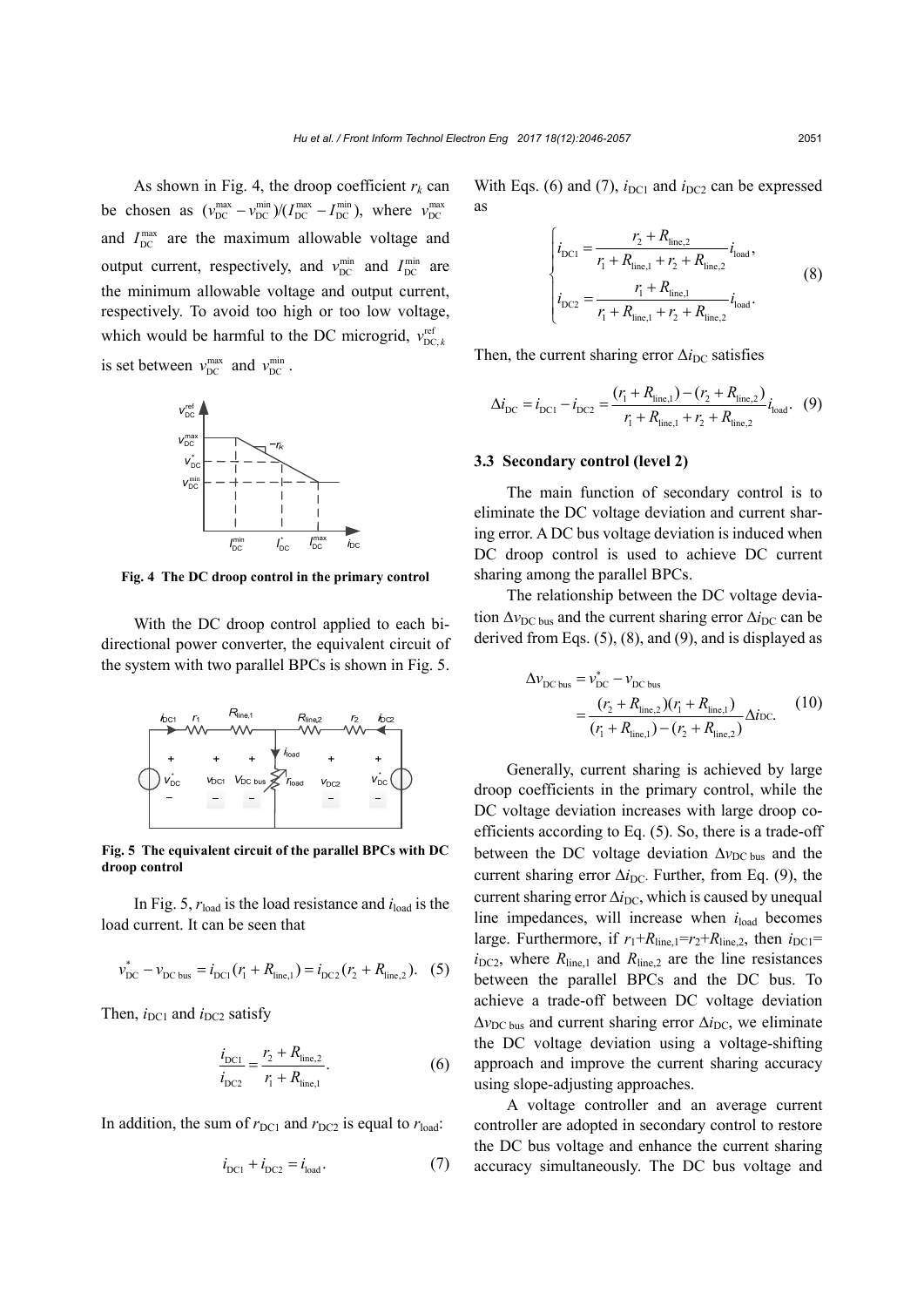average value of current are calculated to compare with the DC bus voltage reference and output current of each bidirectional power converter. Proportionalintegral (PI) controllers are employed and the output of the PI controllers is added to the droop controller. With the supplement of secondary control, droop control in Eq. (4) can be expanded as Eqs.  $(11)–(14)$ , and the equivalent output impedance of the *k*th BPC can be expressed as

$$
\delta v_{\rm DC} = (k_{\rm pv} + k_{\rm iv}/s)(v_{\rm DC}^* - v_{\rm DC, \, bus}),\tag{11}
$$

$$
\delta r_k = (k_{\rm pi} + k_{\rm ii}/s)(i_{\rm DC,k} - \sum_{k=1}^n i_{\rm DC,k}/n), \qquad (12)
$$

$$
v_{\text{DC},k}^{\text{ref}} = v_{\text{DC}}^* + \delta v_{\text{DC}} - (r_k - \delta r_k)(i_{\text{DC},k} - I_{\text{DC},k}^*), \quad (13)
$$

$$
r_{\text{equivalent},k} = r_k - \delta r_k + R_{\text{line},k},\tag{14}
$$

where  $k_{\text{pv}}$  and  $k_{\text{iv}}$  are the proportional and integral coefficients of the voltage-shifting controller, respectively, and  $k_{pi}$  and  $k_{ii}$  are the proportional and integral coefficients of the slope-adjusting controller, respectively,  $v_{\text{DC}}^*$  is the reference value of the DC bus voltage,  $\delta v_{\text{DC}}$  is the voltage compensation,  $\delta r_k$  is the droop coefficient compensation, and *r*equivalent,*k* is the equivalent output impedance of the *k*th BPC, which is the sum of the total droop coefficient and the actual line impendence.

The voltage compensation to restore the DC bus voltage is the same for each BPC in Eq. (11), and when the equivalent output impedance becomes equal after the slope-adjustment of the droop coefficient, the current sharing accuracy can be ensured.

# **3.4 Tertiary control (level 3)**

The main function of tertiary control is to achieve precise active/reactive power exchange through the parallel BPCs between the DC microgrid and the AC utility. Once the DC microgrid is connected to the AC utility, the power flow can be controlled to realize economical operation.

It can been seen in the tertiary control block diagram (Fig. 6) that the active/reactive power measured at the point of common coupling (PCC) is compared with the specified active/reactive (PQ) reference values  $P_g^*$  and  $Q_g^*$ , which are obtained based on the power requirements of the market situation, i.e., energy cost, storage forecasting, etc. The

control laws  $PI<sub>P</sub>$  and  $PI<sub>Q</sub>$  shown in Fig. 6 can be expressed as

$$
\delta v_{\rm DC}^* = k_{\rm pp} (P_{\rm g}^* - P_{\rm g}) + k_{\rm ip} \int (P_{\rm g}^* - P_{\rm g}) \, \mathrm{d}t, \qquad (15)
$$

$$
i_q^{\text{ref}} = k_{\text{pQ}} (Q_{\text{g}}^* - Q_{\text{g}}) + k_{\text{iQ}} \int (Q_{\text{g}}^* - Q_{\text{g}}) \, \mathrm{d} \, t, \qquad (16)
$$

where  $\delta v_{\rm DC}^*$  is the voltage compensation added to the rated DC bus voltage  $v_{\text{DC}}^*$ , which is the reference value in primary and secondary control, and  $i_q^{\text{ref}}$  is the *q-*axis reference current in primary control.



**Fig. 6 The tertiary control block diagram of the parallel BPCs**

With tertiary control, the reference values in primary and secondary control are improved from  $v_{\text{DC}}^*$  to  $v_{\text{DC}}^* + \delta v_{\text{DC}}^*$ . Then, the whole droop control can be expressed as

$$
v_{\text{DC},k}^{\text{ref}} = \underbrace{v_{\text{DC}}^* - (i_{\text{DC},k} - I_{\text{DC},k}^*) (r_k)}_{\text{Primary}} \underbrace{-\delta r_k) + \delta v_{\text{DC}}}_{\text{Secondary}} \underbrace{+ \delta v_{\text{DC}}^*}_{\text{Tertiary}}. (17)
$$

With active/reactive power regulation in tertiary control, there will be a slight DC bus voltage shift  $\delta v_{\rm DC}^*$  when the DC microgrid is operated in gridconnected mode; as a result,  $\delta v_{\rm DC}^*$  should be saturated in case it is outside the allowed limits.  $i_q^{\text{ref}}$  should also be saturated for safe operation.

The proposed tertiary control in the hierarchical control for parallel BPCs does not affect the operation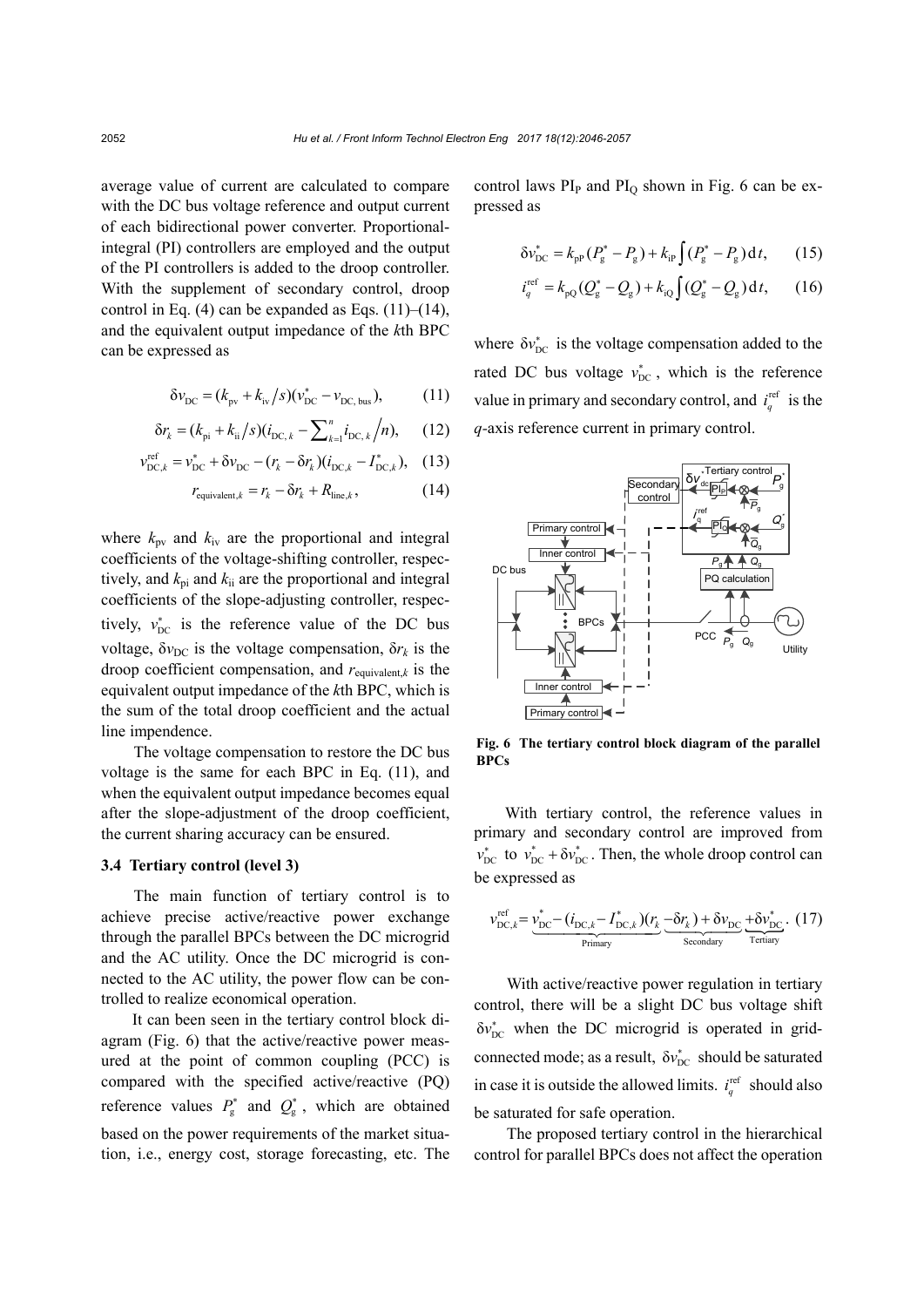and power injection of uncontrollable DGs, but affects the controllable DGs through the droop control of controllable DG.

The droop control for the controllable DG can be expressed as

$$
v_{\rm DG}^{\rm ref} = v_{\rm DG}^* + m_{\rm DG} (P_{\rm DG0} - P_{\rm DG}),\tag{18}
$$

where  $v_{\text{DG}}^{\text{ref}}$  is the reference voltage for inner control,  $v_{\text{DG}}^*$  is the rated voltage of *t*,  $m_{\text{DG}}$  is the droop coefficient,  $P_{\text{DG}0}$  is the rated power, and  $P_{\text{DG}}$  is the output power of controllable DG.

From Eq. (18),  $P_{\text{DG}}$  can be derived as

$$
P_{\rm DG} = P_{\rm DG0} + (v_{\rm DG}^* - v_{\rm DG}^{\rm ref})/m_{\rm DG} \,. \tag{19}
$$

Since PI controllers are employed in the inner voltage control of both controllable DG and BPCs, in the steady state,  $v_{\rm DG}^{\rm ref}$  can be expressed as

$$
v_{\text{DG}}^{\text{ref}} = v_{\text{DC bus}} = v_{\text{DC}}^* + \delta v_{\text{DC}}^*.
$$
 (20)

Then, *P*<sub>DG</sub> can be expressed as

$$
P_{\rm DG} = P_{\rm DG0} + (v_{\rm DG}^* - v_{\rm DC}^* - \delta v_{\rm DC}^*)/m_{\rm DG} \,. \tag{21}
$$

Substituting  $\delta v_{\text{DC}}^*$  from Eq. (15), we can obtain

$$
P_{\rm DG} = P_{\rm DG0} + \frac{v_{\rm DG}^* - v_{\rm DC}^* - k_{\rm pp} (P_{\rm g}^* - P_{\rm g}) - k_{\rm ip} \int (P_{\rm g}^* - P_{\rm g}) \, \mathrm{d} \, t}{m_{\rm DG}}.\tag{22}
$$

The relationship between the proposed hierarchical control for parallel BPCs and the existing control for controllable DGs is shown in Eq. (22). When the active reference value  $P_g^*$  increases,  $P_{\text{DG}}$ will reduce, and  $P<sub>g</sub>$  will increase. Eventually, the system achieves a new equilibrium point until  $P_{\rm g}^* = P_{\rm g}$ . So, if the proposed tertiary control is active and power import from the utility grid is increased, the output power of the controllable DGs will reduce, while the output power of the uncontrollable DGs remains unchanged.

# **4 Simulation results and discussion**

To verify the effectiveness of the proposed hierarchical control method, a grid-connected DC microgrid of two BPCs (Fig. 7) has been studied. The simulation is conducted in Matlab/Simulink.



**Fig. 7 The study system**

The rated AC bus voltage is 311 V and the rated frequency is 50 Hz.  $R_1=R_2=1$  m $\Omega$ ,  $L_1=L_2=2$  mL, and  $v_{\text{DC}}^*$  =600 V.  $R_{\text{line,1}}$ =0.06 Ω,  $R_{\text{line,2}}$ =0.04 Ω, and  $C_1 = C_2 = 2$  mF. The current sharing BPC1:BPC2=1:1.  $R_{load,1}$ =5  $\Omega$  and  $R_{load,2}$ =7.2  $\Omega$ . The powers of the PV and wind generation are both 900 kW.  $v_{\text{DG}}^{\text{ref}}$  =600 V, *P*<sub>DG0</sub>=0 kW, and  $m_{\text{DG}}$ =10 V/100 kW.

In inner control, the controller parameters for BPC1 and BPC2 are the same:  $PI_1:k_{p1}=4$ ,  $k_{i1}=100$ ,  $\text{PI}_2$ : $k_{p2}$ =4,  $k_{i2}$ =100,  $\text{PI}_3$ : $k_{p3}$ =4,  $k_{i3}$ =100,  $\text{PI}_4$ : $k_{p4}$ =0.001, and  $k_{\text{A}}=0.1$ . In primary control,  $I_{\text{DC}}^* = I_{\text{DC}}^* = 0$ ,  $r_1 = r_2 = 0.04$ . In secondary control,  $k_{pv} = 1$ ,  $k_{iv} = 200$ ,  $k_{pi}$ =0.001,  $k_{ii}$ =0.01. In tertiary control, PI<sub>p</sub>: $k_{p}$ P=0.0005,  $k_{\text{IP}}$ =0.001, PI<sub>O</sub>: $k_{\text{pO}}$ =0.005, and  $k_{\text{IO}}$ =0.03.

The grid-connected microgrid is started with DC load 1, wind generation, and energy storage. The DC bus voltage is supported by the parallel BPCs, which convert the energy between the grid-connected microgrid and the AC utility. Load 2 is connected to the DC bus at 2.5 s, and the PV generation, which outputs 90 kW, is connected to the DC bus at 4.5 s. The secondary control is activated at 6.5 s for DC bus voltage recovery and DC current sharing, and the tertiary control is activated at 8.5 s for controlling the exchange power at PCC. The active power reference value is −60 kW and has a step to −30 kW at 10 s. The reactive power reference value is 10 kV·A and has a step to  $-10$  kV $\cdot$ A at 10 s.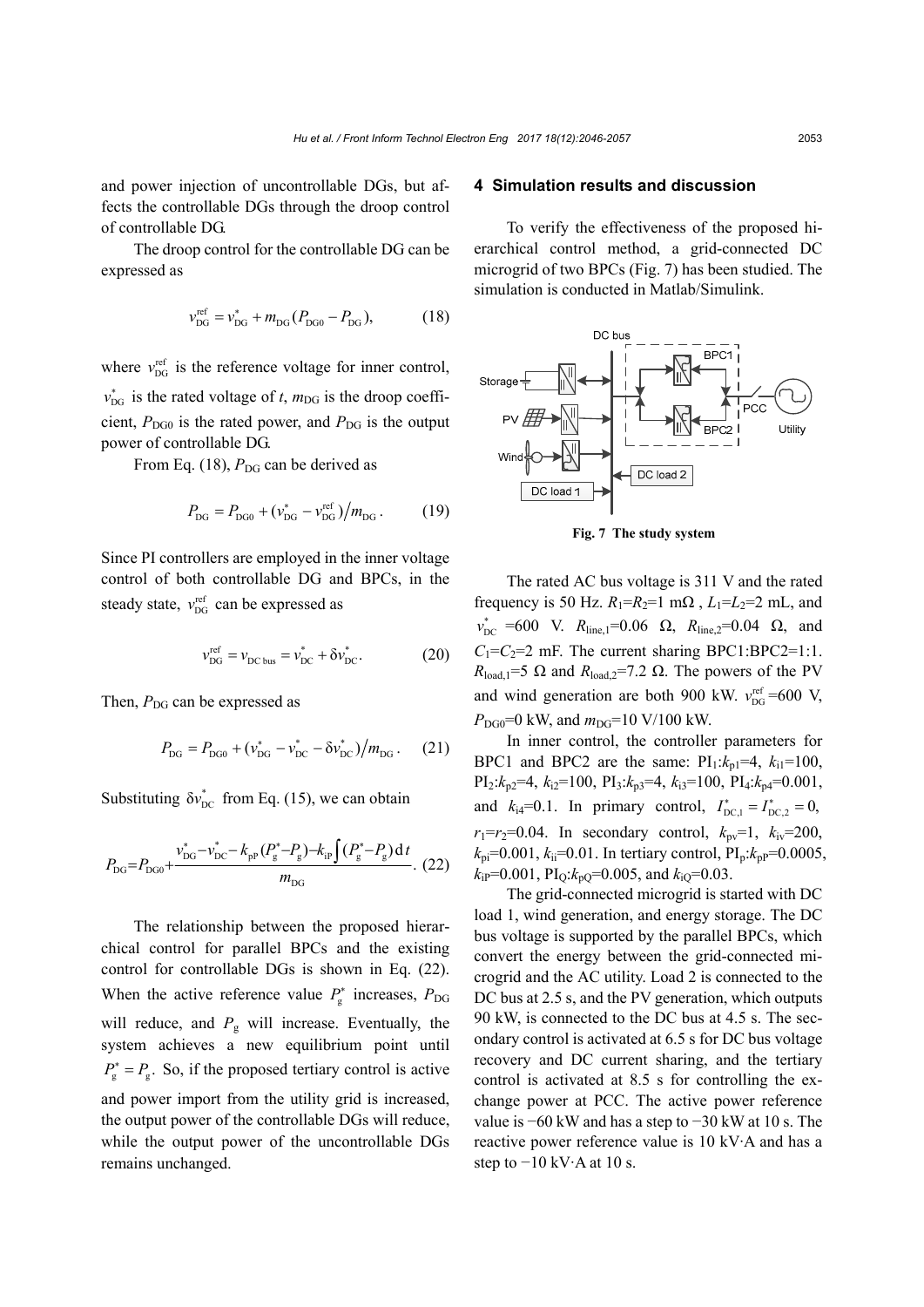Fig. 8 shows the AC current of the BPCs in phase b: conventional *d-q* axis control in Fig. 8a, and proposed *d-q-*0 axis control in Fig. 8b. The sum of BPC1 and BPC2 current in Figs. 8a and 8b are both smooth, which means that there are no asymmetrical components in the sum current. The currents of BPC1 and BPC2 in Fig. 8a are both fluctuant, indicating that there is a circulating current between BPC1 and BPC2. In contrast, the BPC1 and BPC2 currents in Fig. 8b are smooth, indicating that the circulating current has been suppressed by the 0-axis control.



**Fig. 8 The AC current of BPCs in phase b: (a) conventional** *d-q* **axis control; (b) proposed** *d-q-***0 axis control** 

Fig. 9 shows the performance of the primary and secondary control. Fig. 9a shows the changes of DC bus voltage. Before the secondary control is activated, the DC bus voltage is controlled within 590–610 V as steady by the DC droop control, and can be recovered immediately to the rated voltage 600 V with the secondary control. Fig. 9b shows the changes of actual output DC current of BPC1 and BPC2. With the output power of PV generation at 4.5 s, the power of the sources is larger than the load. Then, the DC current of the parallel BPCs is reversed to output power to the AC utility. Before the secondary control is activated,  $r_1=r_2=0.04 \Omega$ , but the line impendences of BPC1 and BPC2 are 0.06  $\Omega$  and 0.04  $\Omega$ , respectively. The performance of the droop control is affected by the mismatch impedance of parallel BPCs, and the current sharing error increases when the output current increases. Before 4.5 s, the steady error of  $i_{\text{DC1}}$  and  $i_{\text{DC2}}$  is about 4 A, but it increases to about



**Fig. 9 The performance of primary and secondary control: (a) DC bus voltage; (b) DC currents of BPCs; (c) equivalent output impedances of BPCs**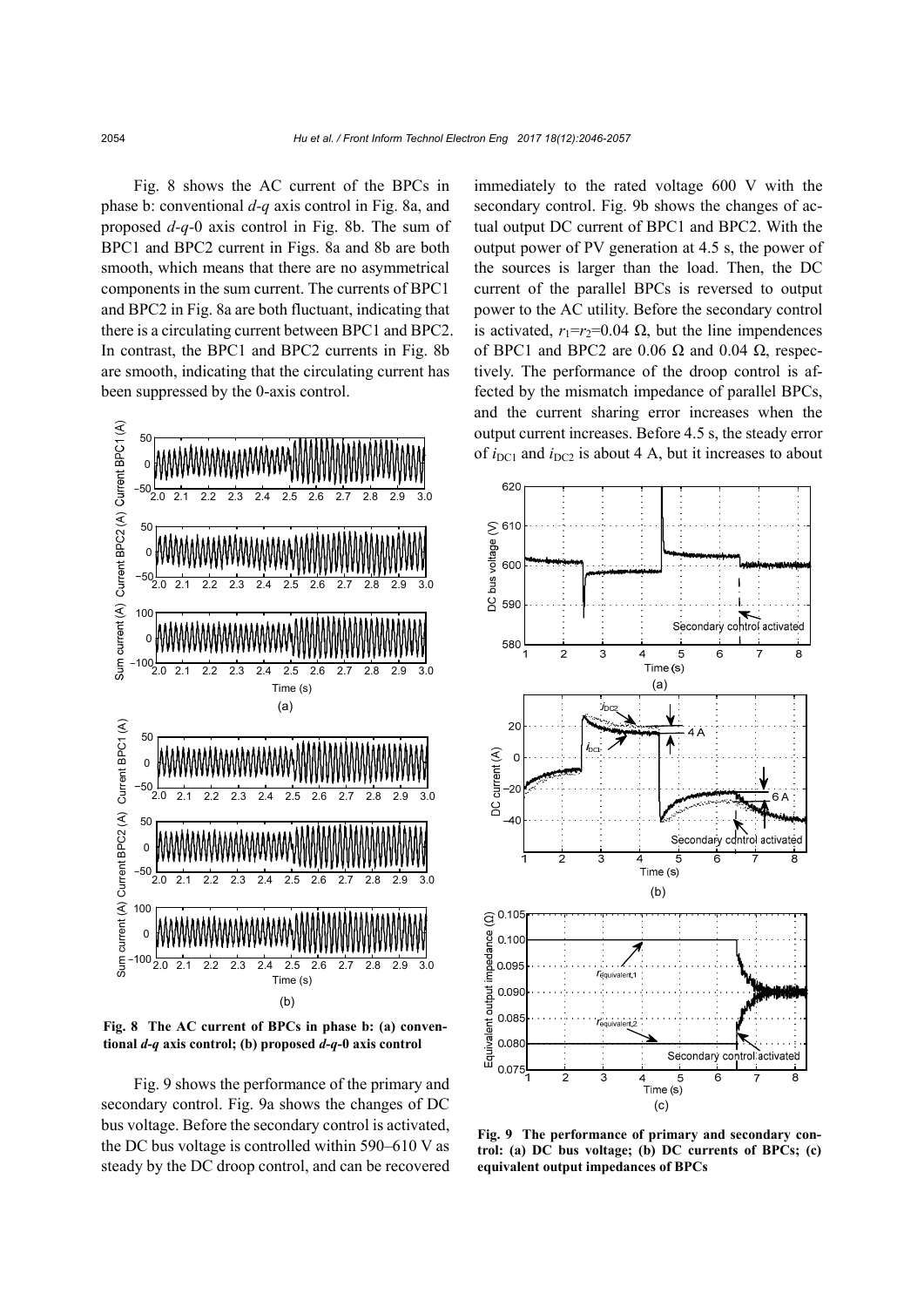6 A after 4.5 s. Fig. 9c shows the equivalent output impedances of the BPCs. Before the secondary control is activated, the equivalent output impedances of BPC1 and BPC2 are 0.1 Ω and 0.08  $\Omega$ , respectively, and equal to 0.09  $\Omega$  with the adjustment of secondary control, which improves the current sharing accuracy of  $i_{\text{DC1}}$  and  $i_{\text{DC2}}$  after 6.5 s (Fig. 9b).

The performance of tertiary control is shown in Fig. 10. The active/reactive power reference value has a step at 10 s, which means that the actual active/ reactive exchange power at PCC follows the active/ reactive power reference value as expected.

The output powers of wind/PV/storage are shown in Fig. 11. The output powers of wind/PV, which are uncontrollable DGs, are unchanged when the active/reactive power reference value increases at 10 s, while the output power of storage, which is a



**Fig. 10 The performance of tertiary control: (a) active power; (b) reactive power** 



**Fig. 11 The output power of DGs: (a) power of wind; (b)** 

controllable DG, reduces when the active/reactive power reference value increases at 10 s. The results confirm the theoretical analysis in Section 3.4.

# **5 Conclusions**

A hierarchical control for parallel bidirectional power converters of a grid-connected DC microgrid is proposed. The potential AC-side zero-sequence circulating current between parallel BPCs is suppressed by the proposed *d*-*q*-0 control scheme. The quantified relationship between the current sharing error and DC voltage deviation is derived, indicating that there is a trade-off between the DC voltage deviation and the current sharing error. With the slope-adjusting and voltage-shifting approaches at the secondary control level, the current sharing error and DC voltage deviation are eliminated simultaneously. The precise active and reactive power exchange through parallel BPCs for economical operation are realized with the proposed tertiary control. The proposed hierarchical control for parallel BPCs can operate coordinately with the control for controllable/uncontrollable distributional generation. The effectiveness of the proposed hierarchical control is verified by corresponding simulation tests based on Matlab/Simulink, and the performance of hierarchical control is evaluated for practical applications.

The proposed hierarchical control method for parallel BPCs can effectively share the large exchange power flow and provide voltage support for the grid-connected microgrid. Moreover, the schedulable capability of the grid-connected microgrid is improved for economical operation.

#### **References**

- Anand, S., Fernandes, B.G., Guerrero, J., 2013. Distributed control to ensure proportional load sharing and improve voltage regulation in low-voltage DC microgrids. *IEEE Trans*. *Power Electron*., **28**(4):1900-1913. https://doi.org/10.1109/TPEL.2012.2215055
- Bao, J.Y., Bao, W.B., Zhang, Z.C., 2010. Generalized multilevel current source inverter topology with selfbalancing current. *J*. *Zhejiang Univ*.*-Sci*. *C (Comput. & Electron.)*, **11**(7):555-561. https://doi.org/10.1631/jzus.C0910605
- Bao, X.W., Zhuo, F., Tian, Y., *et al*., 2013. Simplified feedback linearization control of three-phase photovoltaic inverter with an LCL filter. *IEEE Trans*. *Power Electron*., **28**(6):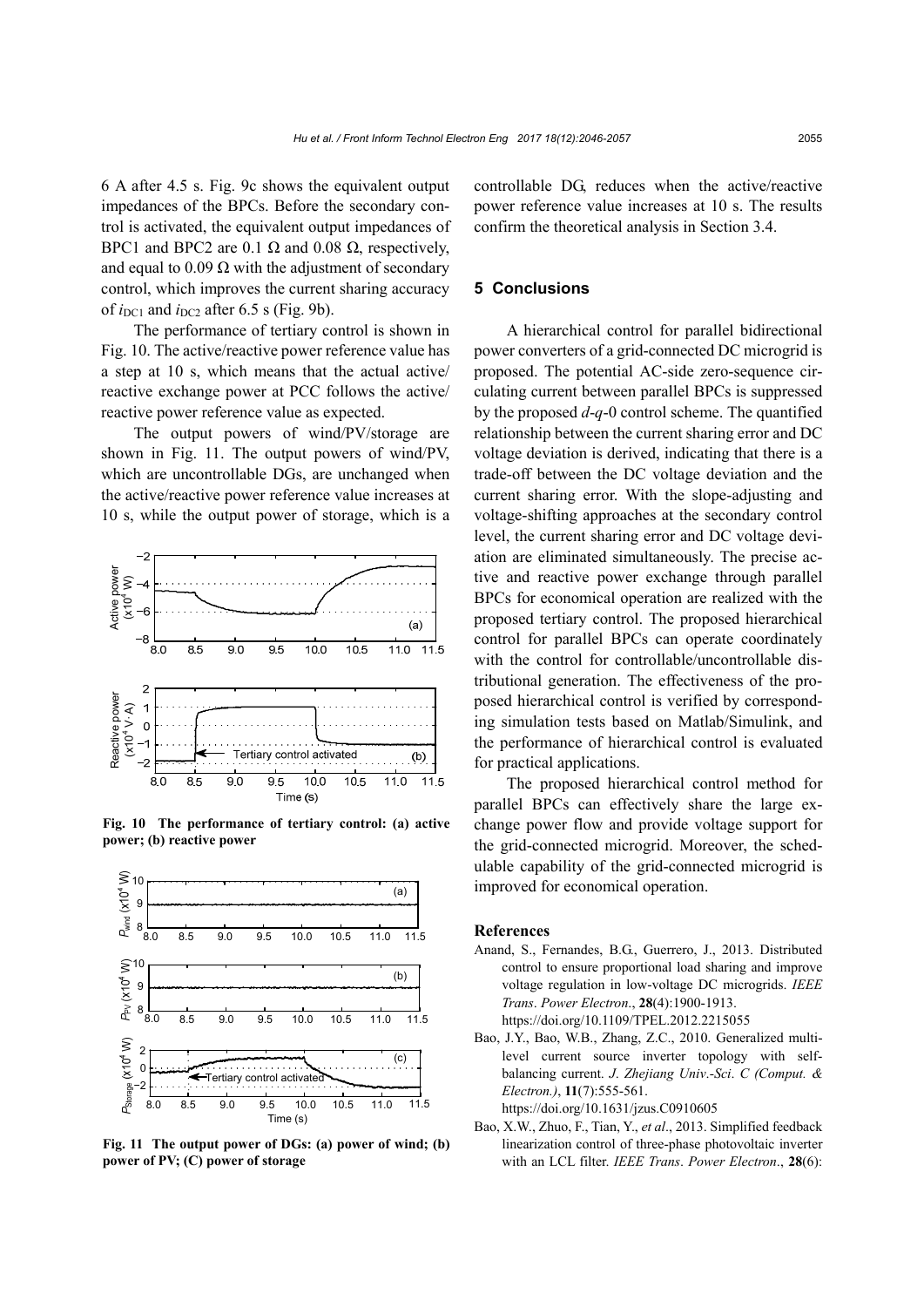2739-2752.

https://doi.org/10.1109/TPEL.2012.2225076

- Bidram, A., Davoudi, A., Lewis, F.L., *et al*., 2013. Distributed cooperative secondary control of microgrids using feedback linearization. *IEEE Trans*. *Power Syst*., **28**(3):3462- 3470. https://doi.org/10.1109/TPWRS.2013.2247071
- Blasko, V., Kaura, V., 1997. A novel control to actively damp resonance in input LC filter of a three-phase voltage source converter. *IEEE Trans*. *Ind*. *Appl*., **33**(2):542-550. https://doi.org/10.1109/28.568021
- Che, L., Shahidehpour, M., Alabdulwahab, A., *et al*., 2015. Hierarchical coordination of a community microgrid with AC and DC microgrids. *IEEE Trans*. *Smart Grid*, **6**(6): 3042-3051. https://doi.org/10.1109/TSG.2015.2398853
- Chen, T.P., 2012. Zero-sequence circulating current reduction method for parallel HEPWM inverters between AC bus and DC bus. *IEEE Trans*. *Ind*. *Electron*., **59**(1):290-300. https://doi.org/10.1109/TIE.2011.2106102
- Dragičević, T., Lu, X.N., Vasquez, J.C., *et al*., 2016. DC microgrids-part I: A review of control strategies and stabilization techniques. *IEEE Trans*. *Power Electron*., **31**(7): 4876-4891. https://doi.org/10.1109/TPEL.2015.2478859
- Eto, J., Lasseter, R., Schenkman, B., *et al*., 2009. Overview of the CERTS microgrid laboratory test bed. *IEEE Trans. Power Del.*, **26**(1):325-332. https://doi.org/10.1109/TPWRD.2010.2051819
- Gao, M.Z., Chen, M., Jin, C., *et al*., 2013. Analysis, design, and experimental evaluation of power calculation in digital droop-controlled parallel microgrid inverters. *J*. *Zhejiang Univ*.*-Sci*. *C (Comput. & Electron.)*, **14**(1): 50-64.

https://doi.org/10.1631/jzus.C1200236

- Guerrero, J.M., Vasquez, J.C., Matas, J., *et al*., 2011. Hierarchical control of droop-controlled AC and DC microgrids—a general approach toward standardization. *IEEE Trans*. *Ind*. *Electron*., **58**(1):158-172. https://doi.org/10.1109/TIE.2010.2066534
- Guo, T.T., Liu, X.L., Hao, S.Q., *et al*., 2015. Analysis and design of pulse frequency modulation dielectric barrier discharge for low power applications. *Front*. *Inform*. *Technol*. *Electron*. *Eng*., **16**(3):249-258. https://doi.org/10.1631/FITEE.1400185
- Khorsandi, A., Ashourloo, M., Mokhtari, H., 2014. A decentralized control method for a low-voltage DC microgrid. *IEEE Trans*. *Energy Conv*., **29**(4):793-801. https://doi.org/10.1109/TEC.2014.2329236
- Lasseter, R., Akhil, A., Marnay, C., *et al*., 2002. Consortium for Electric Reliability Technology Solutions. White Paper on Integration of Distributed Energy Resources. The CERTS MicroGrid Concept, p.1-29.
- Lee, T.S., 2003. Input-output linearization and zero-dynamics control of three-phase AC/DC voltage-source converters. *IEEE Trans*. *Power Electron*., **18**(1):11-22. https://doi.org/10.1109/TPEL.2002.807145
- Loh, P.C., Li, D., Chai, Y.K., *et al*., 2013. Autonomous control of interlinking converter with energy storage in hybrid

AC-DC microgrid. *IEEE Trans*. *Ind*. *Appl*., **49**(3):1374- 1382.

https://doi.org/10.1109/TIA.2013.2252319

- Lu, X.N., Guerrero, J.M., Sun, K., *et al*., 2014a. Hierarchical control of parallel AC-DC converter interfaces for hybrid microgrids. *IEEE Trans*. *Smart Grid*, **5**(2):683-692. https://doi.org/10.1109/TSG.2013.2272327
- Lu, X.N., Guerrero, J.M., Sun, K., *et al*., 2014b. An improved droop control method for DC microgrids based on low bandwidth communication with DC bus voltage restoration and enhanced current sharing accuracy. *IEEE Trans*. *Power Electron*., **29**(4):1800-1812. https://doi.org/10.1109/TPEL.2013.2266419
- Meng, L.X., Dragicevic, T., Vasquez, J.C., *et al*., 2015. Tertiary and secondary control levels for efficiency optimization and system damping in droop controlled DC-DC converters. *IEEE Trans*. *Smart Grid*, **6**(6):2615-2626 https://doi.org/10.1109/TSG.2015.2435055
- Nasirian, V., Davoudi, A., Lewis, F.L., *et al*., 2014. Distributed adaptive droop control for DC distribution systems. *IEEE Trans*. *Energy Conv*., **29**(4):944-956. https://doi.org/10.1109/TEC.2014.2350458
- Nasirian, V., Moayedi, S., Davoudi, A., *et al*., 2015. Distributed cooperative control of DC microgrids. *IEEE Trans*. *Power Electron*., **30**(4):2288-2303. https://doi.org/10.1109/TPEL.2014.2324579
- Pan, C.T., Liao, Y.H., 2008. Modeling and control of circulating currents for parallel three-phase boost rectifiers with different load sharing. *IEEE Trans*. *Ind*. *Electron*., **55**(7): 2776-2785.

https://doi.org/10.1109/TIE.2008.925647

- Shafiee, Q., Dragičević, T., Vasquez, J.C., *et al*., 2014. Hierarchical control for multiple DC-microgrids clusters. *IEEE Trans*. *Energy Conv*., **29**(4):922-933. https://doi.org/10.1109/TEC.2014.2362191
- Torreglosa, J.P., García-Triviño, P., Fernández-Ramirez, L.M., *et al*., 2016. Control strategies for DC networks: a systematic literature review. *Renew*. *Sust*. *Energy Rev*., **58**: 319-330.

https://doi.org/10.1016/j.rser.2015.12.314

- Unamuno, E., Barrena, J.A., 2015. Hybrid ac/dc microgrids—Part II: review and classification of control strategies. *Renew*. *Sustain*. *Energy Rev*., **52**:1123-1134. https://doi.org/10.1016/j.rser.2015.07.186
- Wang, L.J., Yang, T., Zhang, D.M., *et al*., 2012. A high performance simulation methodology for multilevel gridconnected inverters. *J*. *Zhejiang Univ*.*-Sci*. *C (Comput. & Electron.)*, **13**(7):544-551. https://doi.org/10.1631/jzus.C1100315
- Wang, P.B., Lu, X.N., Yang, X., *et al*., 2016. An improved distributed secondary control method for DC microgrids with enhanced dynamic current sharing performance. *IEEE Trans*. *Power Electron*., **31**(9):6658-6673. https://doi.org/10.1109/TPEL.2015.2499310
- Xiao, H.G., Luo, A., Shuai, Z.K., *et al*., 2016. An improved control method for multiple bidirectional power convert-